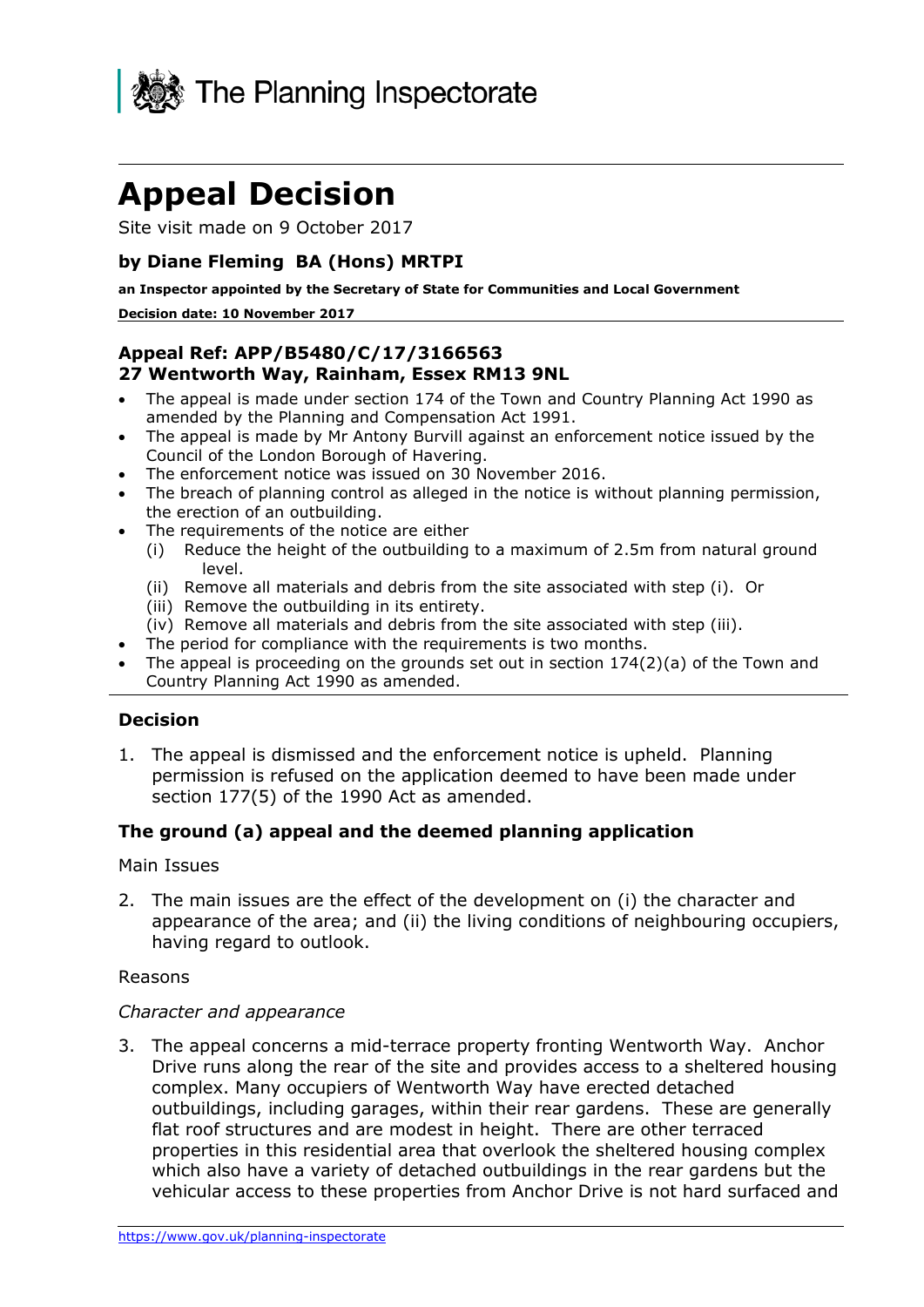has the appearance of a back lane. The area has no particular designation by the Council but the well-kept gardens and neat fence lines, together with the new housing, have resulted in a pleasant street scene.

- 4. The appellant has replaced a former garage in his rear garden with a much larger structure which is 4.8m wide and 7m in depth. At the time when the notice was issued, the garage had a tiled, pitched roof and an overall height of 3.9m. The appellant has since altered the appearance of the garage by removing the pitched roof. The overall height is now in the order of 2.75m. However, it is the appearance of the garage at the time when the notice was issued that is the appeal before me now.
- 5. The walls of the garage are formed from unpainted concrete blocks and, in addition to the roller shutter door overlooking the road, there are two windows and a pair of French windows overlooking the garden. The garage occupies the full width of this narrow plot and I consider when it had a pitched roof that was parallel to the road it would have been overly prominent in the street scene. On entering Anchor Drive from Wentworth Way the view across the rear gardens is largely open despite the number of existing garages and sheds. This is because the height of the outbuildings generally is not much more than the height of the intervening fences. However, with a pitched roof the garage at the appeal site would have interrupted this view and would have contrasted unacceptably with the existing built form in the area.
- 6. In support of the appeal the appellant submits that there are many garages in the area and referred to one in particular at the rear of a property in Upminster Road South. This has a tiled, pitched roof parallel to the back lane similar in height to that which existed at the appeal site. I saw that such pitched roof garages are very much in the minority in the immediate area and I do not know the circumstances of that development or the policies that applied at the time of its construction. In any event, it only serves to confirm that such garages are overly prominent, to the detriment of the character and appearance of the area.
- 7. The appellant also submits that a pitched roof is necessary to prevent burglars from scaling the roof and breaking into and entering his property. He also needs the roof space for storage in association with his car hobby. However, there are other options open to the appellant which could deter burglars and the careful use and design of the space inside the garage could enable more possessions to be stored.
- 8. For these reasons I conclude that the design of the garage, as existed at the time when the notice was issued, resulted in harm to the character and appearance of the area. It therefore did not accord with Policy DC61 of the Council's Development Plan Document<sup>1</sup>. This requires that development should maintain the character and appearance of the local area and respect the scale, massing and height of the surrounding physical context. I give this policy significant weight as it is consistent with the National Planning Policy Framework's (the Framework) requirement for good design.

j

<sup>&</sup>lt;sup>1</sup> London Borough of Havering Core Strategy and Development Control Policies Development Plan Document Adopted 2008